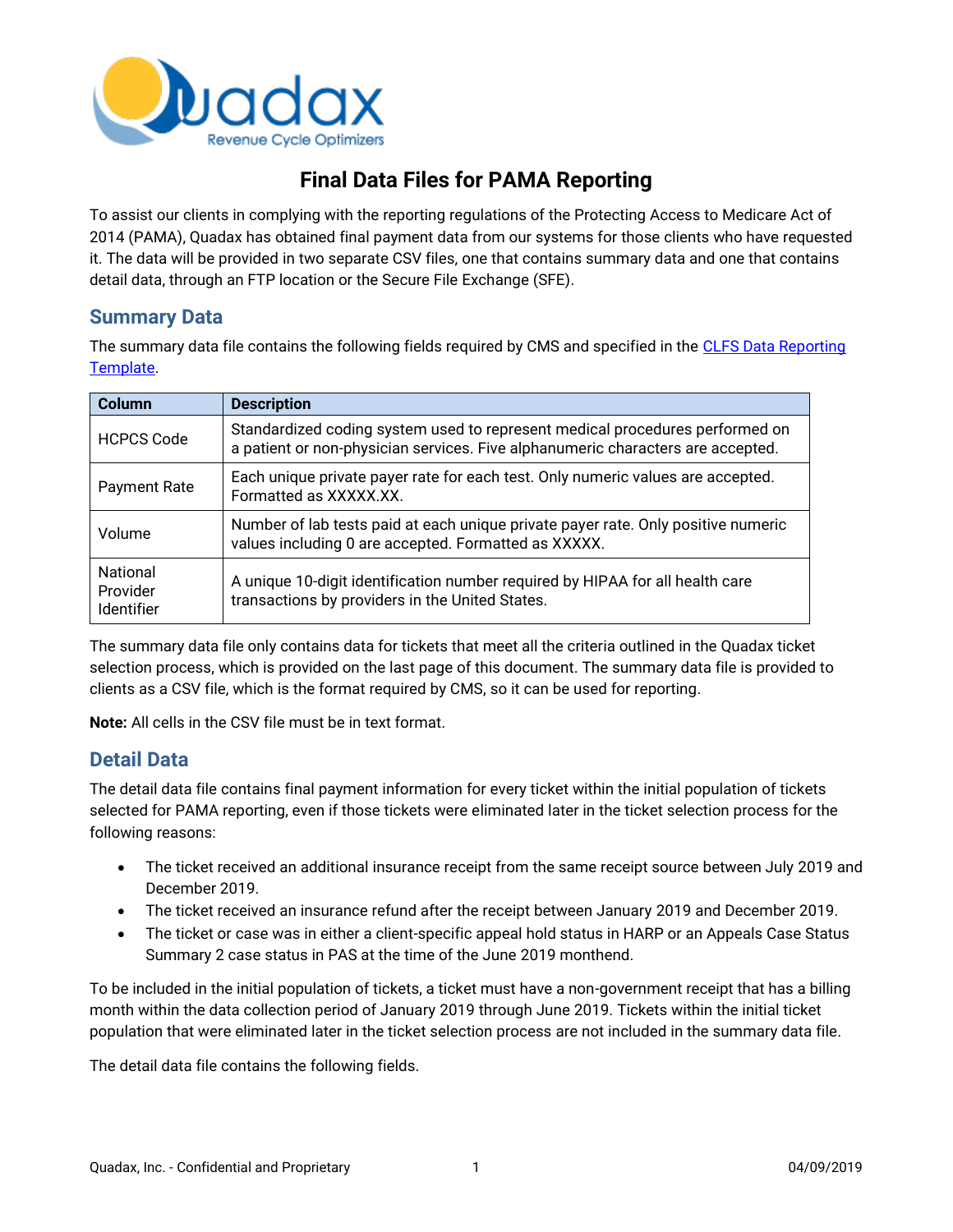| <b>Column</b>                    | <b>Description</b>                                                                                                                                                                                                                                                                                                                                                                                                                                                                                                                                                                                                                                                                                                                                                                                                                                                                                                                                                                                                                                                                                                                                                                                                                                                                                                                                                                                                                                                                                                                                                                                                                                                                                                                                                                                                                                                                                                   |
|----------------------------------|----------------------------------------------------------------------------------------------------------------------------------------------------------------------------------------------------------------------------------------------------------------------------------------------------------------------------------------------------------------------------------------------------------------------------------------------------------------------------------------------------------------------------------------------------------------------------------------------------------------------------------------------------------------------------------------------------------------------------------------------------------------------------------------------------------------------------------------------------------------------------------------------------------------------------------------------------------------------------------------------------------------------------------------------------------------------------------------------------------------------------------------------------------------------------------------------------------------------------------------------------------------------------------------------------------------------------------------------------------------------------------------------------------------------------------------------------------------------------------------------------------------------------------------------------------------------------------------------------------------------------------------------------------------------------------------------------------------------------------------------------------------------------------------------------------------------------------------------------------------------------------------------------------------------|
| <b>Ticket</b>                    | HARP ticket number.                                                                                                                                                                                                                                                                                                                                                                                                                                                                                                                                                                                                                                                                                                                                                                                                                                                                                                                                                                                                                                                                                                                                                                                                                                                                                                                                                                                                                                                                                                                                                                                                                                                                                                                                                                                                                                                                                                  |
| <b>Billing Group</b>             | HARP billing group code.                                                                                                                                                                                                                                                                                                                                                                                                                                                                                                                                                                                                                                                                                                                                                                                                                                                                                                                                                                                                                                                                                                                                                                                                                                                                                                                                                                                                                                                                                                                                                                                                                                                                                                                                                                                                                                                                                             |
| <b>CPT</b>                       | Adjudicated CPT code.                                                                                                                                                                                                                                                                                                                                                                                                                                                                                                                                                                                                                                                                                                                                                                                                                                                                                                                                                                                                                                                                                                                                                                                                                                                                                                                                                                                                                                                                                                                                                                                                                                                                                                                                                                                                                                                                                                |
| Units                            | Number of units for the CPT code. When the source of data is an 835 remittance, the<br>units are pulled from the 835. When the source is HARP LIRP data, the units are pulled<br>from HARP.                                                                                                                                                                                                                                                                                                                                                                                                                                                                                                                                                                                                                                                                                                                                                                                                                                                                                                                                                                                                                                                                                                                                                                                                                                                                                                                                                                                                                                                                                                                                                                                                                                                                                                                          |
| Charge Amount                    | Amount charged to the insurance.                                                                                                                                                                                                                                                                                                                                                                                                                                                                                                                                                                                                                                                                                                                                                                                                                                                                                                                                                                                                                                                                                                                                                                                                                                                                                                                                                                                                                                                                                                                                                                                                                                                                                                                                                                                                                                                                                     |
| <b>DOS</b>                       | Data of service.                                                                                                                                                                                                                                                                                                                                                                                                                                                                                                                                                                                                                                                                                                                                                                                                                                                                                                                                                                                                                                                                                                                                                                                                                                                                                                                                                                                                                                                                                                                                                                                                                                                                                                                                                                                                                                                                                                     |
| <b>Check Date</b>                | Check date of the remittance. The check date must be between December 1, 2018<br>and June 30, 2019 for the ticket to be included in the detail data.                                                                                                                                                                                                                                                                                                                                                                                                                                                                                                                                                                                                                                                                                                                                                                                                                                                                                                                                                                                                                                                                                                                                                                                                                                                                                                                                                                                                                                                                                                                                                                                                                                                                                                                                                                 |
| Payer Name                       | Name of the payer. Payer names vary depending on the source of the data. When the<br>source of data is an 835 remittance, the payer name is pulled from the 835. When the<br>source is HARP LIRP data, the payer name is pulled from the receipt source in HARP.                                                                                                                                                                                                                                                                                                                                                                                                                                                                                                                                                                                                                                                                                                                                                                                                                                                                                                                                                                                                                                                                                                                                                                                                                                                                                                                                                                                                                                                                                                                                                                                                                                                     |
| <b>Allowed Amount</b>            | Amount allowed by the insurance plan. Depending on the source of data, the allowed<br>amount is either the amount passed in the 835 remittance or the amount that was<br>calculated in HARP.                                                                                                                                                                                                                                                                                                                                                                                                                                                                                                                                                                                                                                                                                                                                                                                                                                                                                                                                                                                                                                                                                                                                                                                                                                                                                                                                                                                                                                                                                                                                                                                                                                                                                                                         |
| <b>Allowed Amount</b><br>by Unit | Allowed amount divided by the number of units, if the number of units is not 1 or 99.<br>This amount is displayed as the Payment Rate in the summary data file.                                                                                                                                                                                                                                                                                                                                                                                                                                                                                                                                                                                                                                                                                                                                                                                                                                                                                                                                                                                                                                                                                                                                                                                                                                                                                                                                                                                                                                                                                                                                                                                                                                                                                                                                                      |
| <b>NPI</b>                       | National Provider Identifier. A unique 10-digit identification number required by HIPAA<br>for all health care transactions by providers in the United States.                                                                                                                                                                                                                                                                                                                                                                                                                                                                                                                                                                                                                                                                                                                                                                                                                                                                                                                                                                                                                                                                                                                                                                                                                                                                                                                                                                                                                                                                                                                                                                                                                                                                                                                                                       |
| Source                           | Source of data. Options are:<br>P. Payer 835 remittance.<br>$\bullet$<br>H. HARP Line Item Receipt Posting (LIRP).<br>$\bullet$<br>R. RemitMax 835 remittance.<br>$\bullet$<br>None. The ticket does not have an 835 remittance or HARP LIRP data. The<br>only information displayed in the detail data for tickets without an 835 or<br>HARP LIRP data is the ticket number and the source. Tickets without an 835<br>remittance or LIRP data are excluded from the summary data file.<br>If the ticket was excluded from the summary data file, one of the following notes will<br>be displayed after the source to indicate why the ticket was excluded:<br>Zero allowed. The ticket was excluded because it has a zero allowed amount.<br>Quadax has made the reasonable assumption that the final payment is equal<br>to the allowed amount, and only non-zero final payments need to be reported<br>to CMS.<br>Non-applicable HCPCS/CPTs. The ticket was excluded because it has a non-<br>$\bullet$<br>applicable HCPCS/CPT code. Only applicable HCPCS/CPT codes specified in<br>the CLFS Applicable Information HCPCS Codes spreadsheet file on the CMS<br>website can be reported to CMS. The only information displayed in the detail<br>data for tickets with non-applicable HCPCS/CPT codes is the ticket number<br>and the source.<br>$P/R$ – LOB Exclusion. The ticket was excluded because the payer or<br>$\bullet$<br>RemitMax 835 remittance does not have one of the following Line of<br>Business (LOB) codes: 11, 12, 13, 14, 15, 16, BL, CI, or HM. Only payments<br>from private payers can be reported to CMS, so payer and RemitMax data is<br>filtered by LOB code to eliminate payments from government payers.<br>Billing Group Exclusion. The ticket was excluded because the billing group<br>$\bullet$<br>does not use the 14X type of bill, which is used to bill non-patients. For |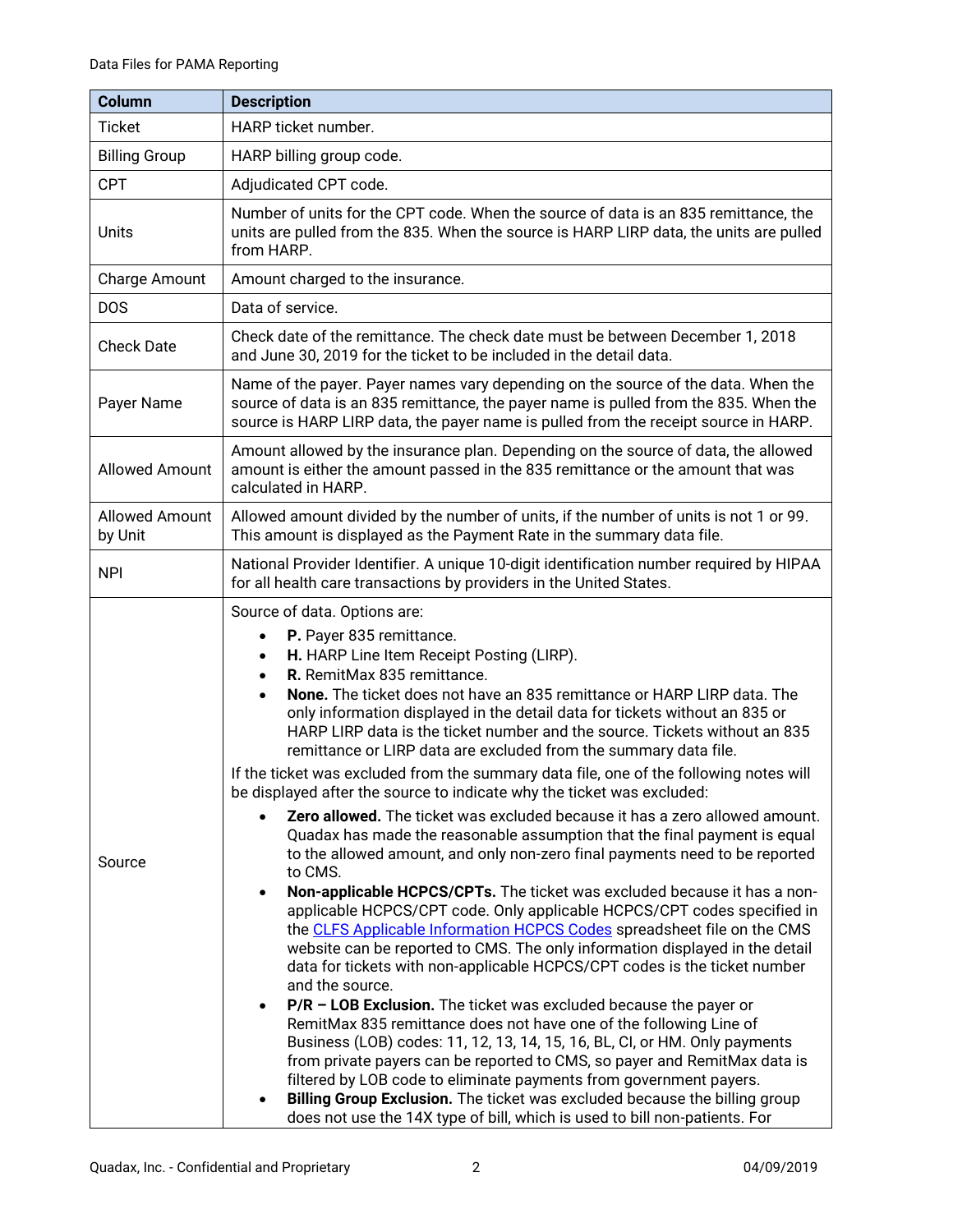| <b>Column</b> | <b>Description</b>                                                                                                                                                                                                                                                                                                                                                                                                                                          |
|---------------|-------------------------------------------------------------------------------------------------------------------------------------------------------------------------------------------------------------------------------------------------------------------------------------------------------------------------------------------------------------------------------------------------------------------------------------------------------------|
|               | hospital outreach laboratories, only payments for laboratory tests billed to<br>non-patients need to be reported to CMS.                                                                                                                                                                                                                                                                                                                                    |
|               | LQ Exclusion - M15/N19. The ticket was excluded because the service was<br>$\bullet$<br>returned by the payer with one of the bundling ANSI remark codes, M15 or<br>N19, and is not a final payment. Only non-zero final payments need to be<br>reported to CMS.<br>Takeback. The ticket was excluded because the payment was reversed by the<br>$\bullet$<br>payer and is not a final payment. Only non-zero final payments need to be<br>reported to CMS. |

### **Filtering Data**

Applicable laboratories may only report final payment amounts from private payers, so traditional Medicare, Medicaid, and other government receipts must not be reported. To ensure that only payments from private payers are reflected in the data files, payer and RemitMax 835 remittance data is filtered by Line of Business (LOB) code, and HARP LIRP data is filtered by receipt source. The data files only include primary payments from payer and RemitMax 835 remittances with LOB codes 11, 12, 13, 14, 15, 16, BL, CI, and HM, and primary payments from HARP LIRP data with receipt sources that match the summary insurance financial category or rerouted summary insurance financial category of the receipt. The LOB codes are defined below.

| <b>LOB</b><br>Code | <b>Description</b>                                   |
|--------------------|------------------------------------------------------|
| 11                 | Other Non-Federal Programs                           |
| $12 \,$            | Preferred Provider Organization (PPO)                |
| 13                 | Point of Service (POS)                               |
| 14                 | <b>Exclusive Provider Organization (EPO)</b>         |
| 15                 | Indemnity Insurance                                  |
| 16                 | Health Maintenance Organization (HMO) Medicare Risk* |
| BL                 | <b>Blue Cross/Blue Shield</b>                        |
| СI                 | Commercial Insurance                                 |
| HM                 | Health Maintenance Organization                      |

*\*This is the LOB code for Medicare Advantage, which is included as private payer data.*

Payer and RemitMax 835 remittance and HARP LIRP data is further filtered by check date, allowed amount, and HCPCS code. If the check date is not between December 1, 2018 and June 30, 2019, the line-level receipt has a zero allowed amount, or the charge line has a non-applicable HCPCS code, the data will not be included in the data files.

**Note:** When a ticket has multiple payments during the data collection period, Quadax has made the reasonable assumption that final payment is the most recent allowed amount.

## **Modifying Data**

After reviewing the summary and detail data files, clients may wish to modify their detail data. The summary and detail data files are static CSV files, so updating the detail file will not change the summary data. If the client modifies the detail data, the client is responsible for manually updating the summary data to reflect the update before submitting it to CMS.